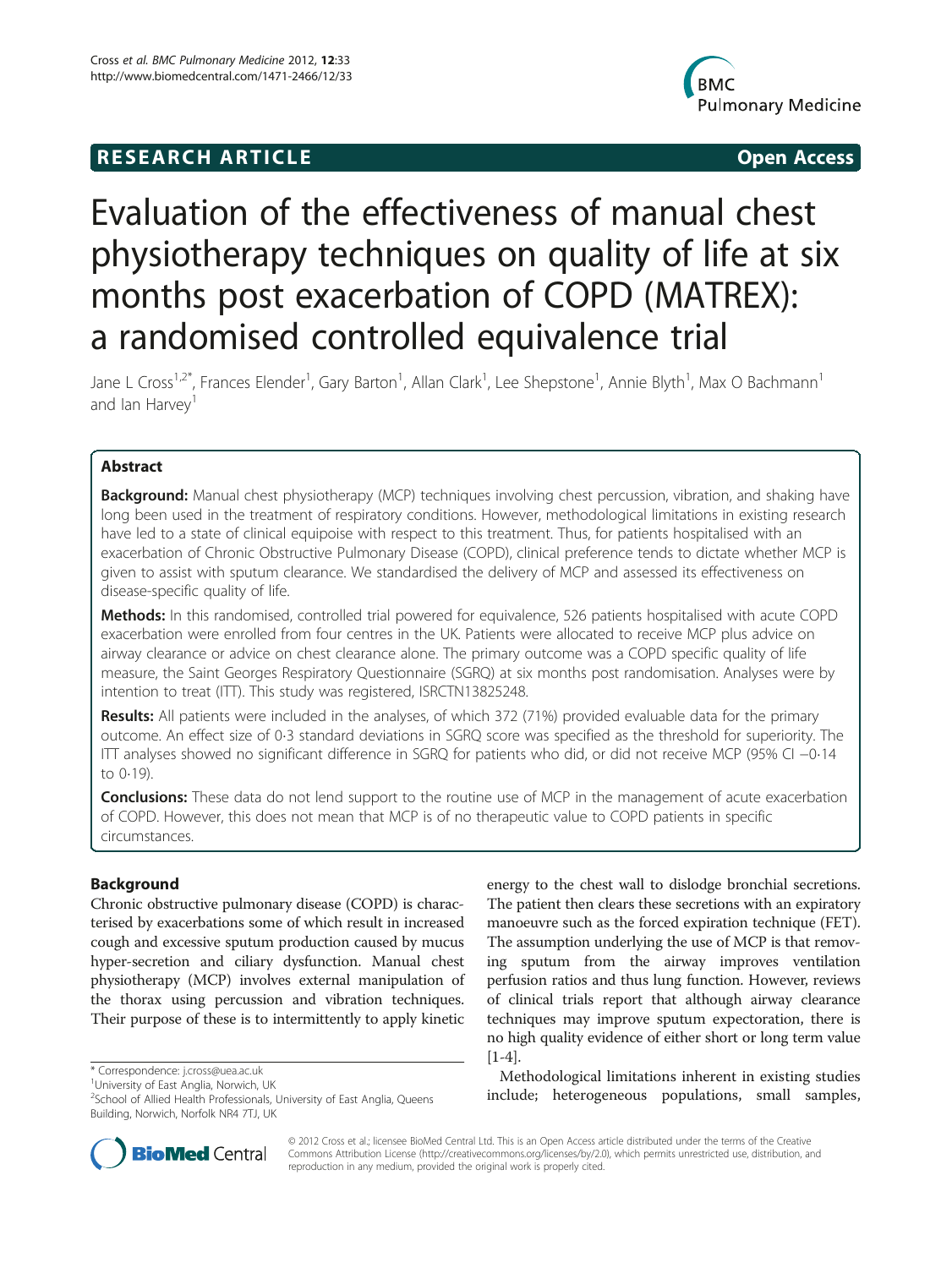unstandardised interventions, and confining evaluations to short term outcomes. Thus, there is clinical equipoise about whether MCP confers any benefit to patients with COPD. Consequently, the latest UK guidelines on the management of COPD call for further research on the effectiveness of such physiotherapy techniques [\[5](#page-7-0)]. This randomised trial, funded by National Institute of Health Research Health Technology Assessment, addresses the limitations of previous research by standardising the delivery of MCP and obtaining a sample size sufficient size to detect long term clinical effectiveness or equivalence for a patient-orientated, long term outcome.

The full report [[6\]](#page-7-0) is available as [http://www.hta.ac.uk/](http://www.hta.ac.uk/1416) [1416](http://www.hta.ac.uk/1416). This paper summarises the efficacy of MCP administered to patients hospitalised with COPD exacerbation on disease-specific quality of life (QOL) at six months post intervention.

## Methods

## Study design and patients

The MATREX trial was a pragmatic, multicentre, randomised controlled trial powered for equivalence. Between November 21, 2005, and April 30, 2008, 526 patients were enrolled in four centres in the UK. Patients who were admitted to hospital with an exacerbation of COPD were eligible for inclusion in the trial. We excluded patients with any contraindication to the use of MCP techniques\* or with no evidence of excess sputum production on auscultation. \* Osteoporosis, haemoptysis, bronchial hyper-reactivity, respiratory system malignancy, raised intracranial pressure, uncontrolled hypertension (diastolic  $> 110$ ), pulmonary embolism, coagulopathy (platelets <50 and/or INR ≥3), bronchopleural fistula, subcutaneous emphysema and left ventricular failure as primary diagnosis Our primary objective was to assess the effect, if any, of MCP administered to patients hospitalised with COPD exacerbation on diseasespecific quality of life at six months post randomisation.

Secondary objectives were to describe the components of MCP given to patients hospitalised with COPD including position selection, duration and frequency of treatment, and to describe concurrent changes in oxygen saturation. The protocol was approved by a NHS multicentre research ethics committee (reference 06/Q0101/ 140). We obtained written informed consent from all patients.

## Procedures

Before the trial, a MCP treatment protocol was developed with the physiotherapists who would be delivering the intervention at trial sites (full details of the intervention and control are available in [\[6\]](#page-7-0).). This reflected consensus on best practice regarding the essential elements of MCP and clarified potential areas of ambiguity [\[3,7](#page-7-0)]. The protocol's aim was to clearly define the MCP to be

delivered whilst allowing sufficient flexibility to preserve the profession's ethos of providing treatment according to individual need. By consensus the protocol included the Active Cycle of Breathing Technique (ACBT) [\[8](#page-7-0)]. This comprises breathing control, thoracic expansion exercises and FET. A list of potential adverse events and associated symptoms [[3\]](#page-7-0) was included, along with recommended actions should any of these occur. The protocol emphasised defining the circumstances under which participants in the control arm would receive MCP, that is, if the physiotherapist or attending physician felt their condition had deteriorated to the extent that MCP was warranted. Essentially, these circumstances constituted a clinical working definition of respiratory failure (see consort diagram).

Adult respiratory ward admission lists at participating hospitals were screened to identify potential study participants. Eligible patients were randomised by telephone using a voice-activated, automated system to stratify by site (block size six). Trial arm allocation was undertaken by an individual not involved in the recruitment process and communicated to participants after their baseline data had been collected. Patients allocated to the intervention arm were guided to perform ACBT whilst the physiotherapist delivered MCP. Sputum volume [[9](#page-7-0),[10](#page-7-0)] and oxygen saturation [[11](#page-7-0)] are recommended as indicators of physiological impact of MCP. Therefore, oxygen saturation was monitored with a finger pulse oximeter and any sputum produced during treatment was collected. Following MCP, the physiotherapist provided the patient with advice on positioning regarding continuation of ACBT and provided an information sheet summarising this advice. The patient was asked to continue to collect all further expectorant produced during the remainder of their hospital stay. The content, number and duration of further MCP treatments during hospitalisation were at the discretion of the physiotherapist, according to perceived clinical need. For control arm patients the physiotherapist provided guidance on the elements of ACBT and advice on suitable positions to assist with sputum clearance and information sheet summarising this advice. Their oxygen saturation was recorded at baseline only and the patient was asked to collect any expectorant produced during their hospital stay. For six months post-randomisation, patients readmitted to hospital with an exacerbation of their COPD continued to be treated according to the trial arm to which they had been allocated.

#### Outcome measures

The primary outcome measure was change in the Saint Georges Respiratory Questionnaire (SGRQ) score six months after randomisation. The SGRQ is specifically designed for patients with COPD, provides an effective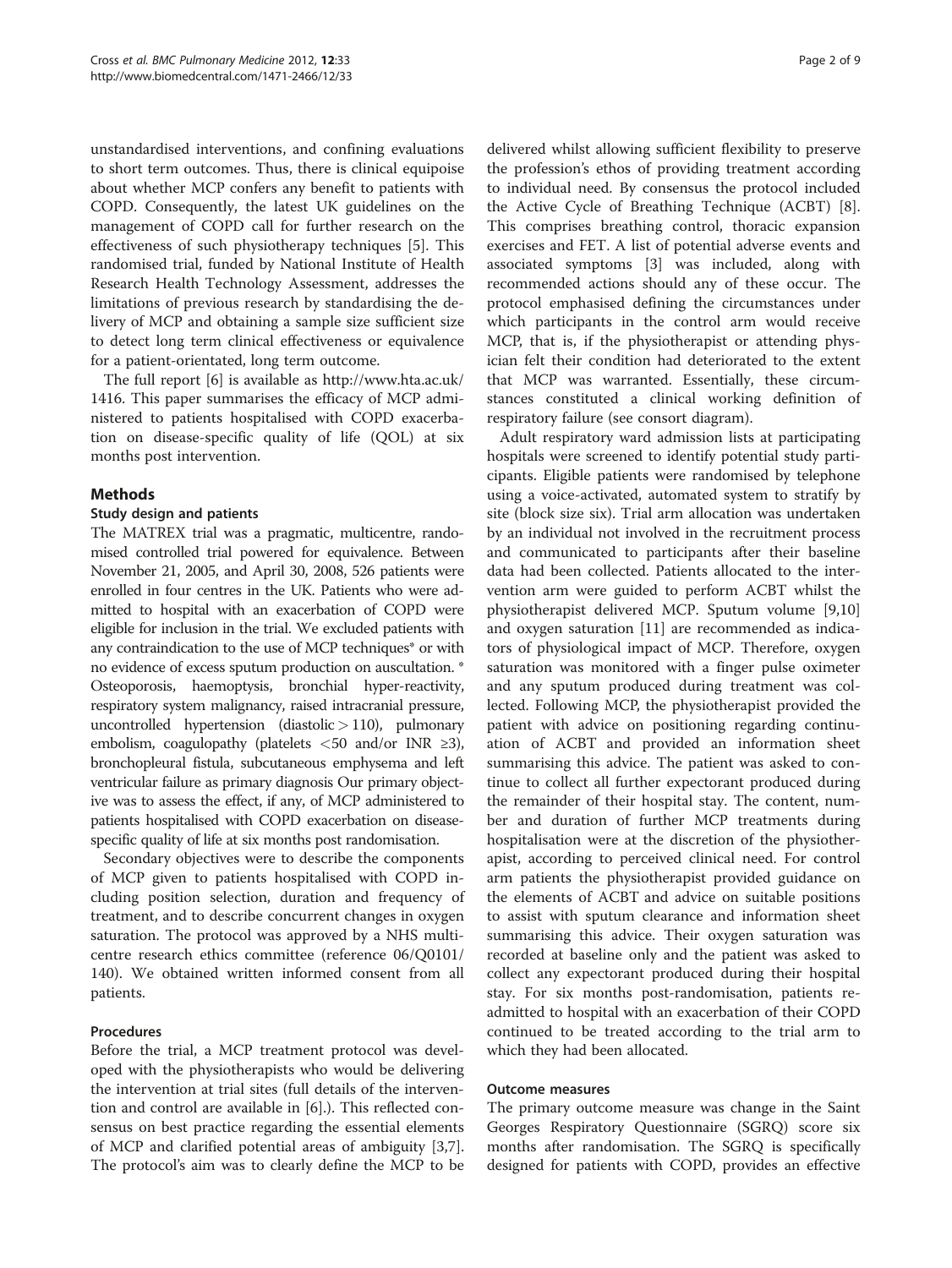measure of health-related quality of life during acute exacerbations [[12\]](#page-7-0) and is a valid predictor of mortality [[13-16](#page-7-0)]. Secondary outcome measures included the Breathlessness Cough and Sputum Scale (BCSS) [\[17](#page-7-0)], the EuroQol (EQ-5D) quality of life index [[18](#page-7-0)] and the EQ visual analogue scale (VAS) [\[19](#page-7-0)] these measures were recorded during hospitalisation. As some research suggested lung function measures were useful predictors of morbidity but of little value in predicting QOL [[20,21\]](#page-7-0) the Medical Research Council (MRC) dyspnoea scale [\[22](#page-7-0)] was included as a baseline indicator of severity of disease. We followed up patients six months after enrolment by postal questionnaire to obtain information on COPD-specific QOL and other secondary outcomes. Finally, the number of days spent in hospital during the full six month study period was obtained retrospectively for each trial participant by scrutinising hospital databases at the end of follow up.

## Statistical analysis

Sample size was based on the primary outcome measure, SGRQ score. Treating this study as a nonsuperiority trial, with an effect size of 0.3 standard deviations (typically considered small [\[23\]](#page-7-0)) as the threshold for superiority then, and assuming a true difference of zero in the population (90% power, 5% significance), a total of 233 subjects in each arm were required. To allow for a 15% drop out rate, we aimed to recruit 275 participants to each study arm, resulting in a total target sample size of 550 participants. Analyses of accumulating data were prepared by the trial statistician and reviewed at least once per year by an independent data monitoring committee.

Baseline comparability between the treatment arms was evaluated by summarising and comparing means and standard deviations (SDs) for continuous variables or numbers and percentages for categorical variables. Analyses were based on intention to treat (ITT). 95% confidence intervals (CI) were estimated for mean difference between the treatment arms. Equality was regarded as a difference in effect size of 03 or less in absolute value; that is, if the upper limit of the 95% CI was less than 03 and that the lower limit was greater than −03. The effect size was defined as the mean difference divided by the pooled, over treatment arm, SD of the outcome. No adjustment for multiple testing was made. Analyses of all but one of the outcome measures were based on an analysis of covariance, with treatment as a fixed effect and baseline scores and site as covariates. Analysis of the number of days in hospital was based on a negative binomial regression model, with treatment as a fixed effect, site as a covariate and no baseline covariate. A pre-planned subgroup analysis of the primary outcome by sputum volume (15mls or less versus more than 15mls) was undertaken by testing for an interaction between the subgroup and the treatment arm in an analysis-of-covariance model, with treatment as a fixed effect and baseline scores, site and subgroup as covariates. All statistical analyses were undertaken using the STATA (Version 9.1 SE) statistical software package (STATACORP LP, Texas, USA).

## Results

Figure [1](#page-3-0) shows the trial profile. The majority of respiratory admissions screened at participating sites were either for patients who did not have COPD, or the reason for their admission was not a COPD exacerbation (85%). The remaining exclusions were due to clinical contraindications for MCP (8%) or inability to give informed consent (7%). 748 patients were approached to participate in the study, 526 of whom gave their consent (71%). Nine participants did not receive the intervention to which they had been allocated. Four patients randomised to the control arm received MCP for clinical reasons, four patients allocated to receive MCP declined treatment, and one was discharged before the physiotherapist had time to treat them. There were five post randomisation exclusions due to retrospective changes in diagnosis (3), emergent contra-indication to MCP (1), and inadvertent repeat recruitment during subsequent hospitalisation (1). Other losses to follow up comprised death during the six month follow up (70), patient-initiated withdrawal (14), and non-response to questionnaires at six months post-randomisation (66). This equates to a retention figure of 71% for the primary outcome measure at the study end point (372), with similar retention rates for the two arms. Patients' baseline characteristics were well balanced between treatment groups (Table [1\)](#page-4-0).

## MCP treatment

Over the three year study period, 257 participants received 658 sessions of MCP (Table [2\)](#page-5-0). The numbers of MCP sessions administered to patients ranged between 1 and 25, with the majority receiving 2 or 3 sessions between randomisation and the end of the six month follow up. In the majority of sessions (61%) the physiotherapist selected two different positions in which to place the patient. Whilst the length of time spent performing MCP varied considerably (1–41 minutes), half of all sessions lasted between 11 and 19 minutes. With respect to oxygen saturation, 41% of MCP sessions were associated with decreasing oxygen level although only 6.6% resulted in a change of 4% or more to a value less than 90%, 39% resulted in no change and 19% recorded an increase in oxygen saturation by the end of treatment. This equates to a mean oxygen saturation pretreatment of 920%, falling to 913% after MCP. Shortness of breath reported by patients and considered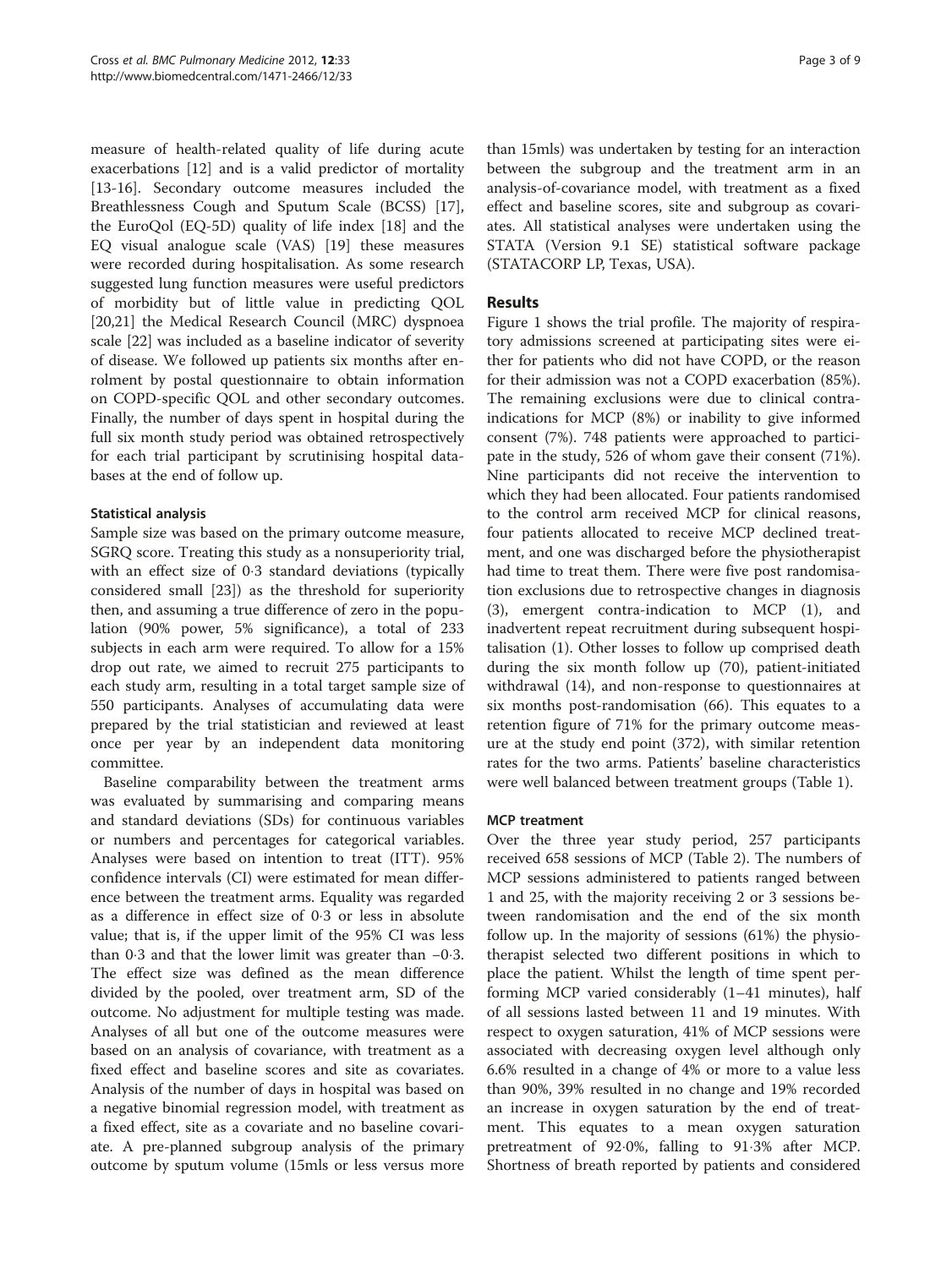<span id="page-3-0"></span>

as an adverse event was accompanied by varying degrees of reduced oxygen saturation (−18% to 0%). Adverse events comprised increased shortness of breath (5), pain (5), arrhythmia (3), bronchospasm (1), and thoracic haematoma (1).

## Effectiveness analyses

No statistically significant differences were found in SGRQ total score, either unadjusted or adjusted for baseline values and hospital site (Table [3\)](#page-6-0). In the unadjusted analysis the mean difference was −036 (−431 to 3.59) and for the adjusted analysis it was  $0.51$  (-2.67 to 369). These equate to effect sizes of −002 (−022 to 019) and 003 (−014 to 019) respectively. With respect to SGRQ sub-scores, both unadjusted and adjusted CIs are also within the predefined limits of equivalence. Adjusted subscore differences comprised; symptom  $(0.87, -3.50 \text{ to } 5.25)$ , activity  $(-0.36, -3.76 \text{ to } 3.04)$  and impact (0.43,  $-3.29$  to 4.14). No statistically significant differences were found (unadjusted or adjusted) in any

of the secondary outcome measures (Table [4\)](#page-6-0). Adjusted differences comprised;  $0.01$  (- $0.54$  to  $0.56$ ) for BCSS, −001 (−007 to 006) for EQ5-D and 265 (−235 to 765) for EQ5-D VAS. The mean number of admissions during the six months following randomisation was 3.89 in the non MCP group and 3.47 in the MCP group. The corresponding number of nights in hospital was 15.95 for the MCP group and 1698 for the non-MCP group. This equates to an incidence rate ratio (IRR) of  $1.07$  $(0.91 \text{ to } 1.24)$ . No significant interactions were found in the subgroup analysis of SGRQ by sputum volume (data not shown).

## **Discussion**

## Baseline characteristics

This study found SGRQ scores at baseline between five and ten times higher than reported by previous studies in similar settings suggesting our population had a poorer quality of life [\[24,25](#page-7-0)]. This perhaps reflects recent improvements in medical treatment with bronchodilators and steroids) that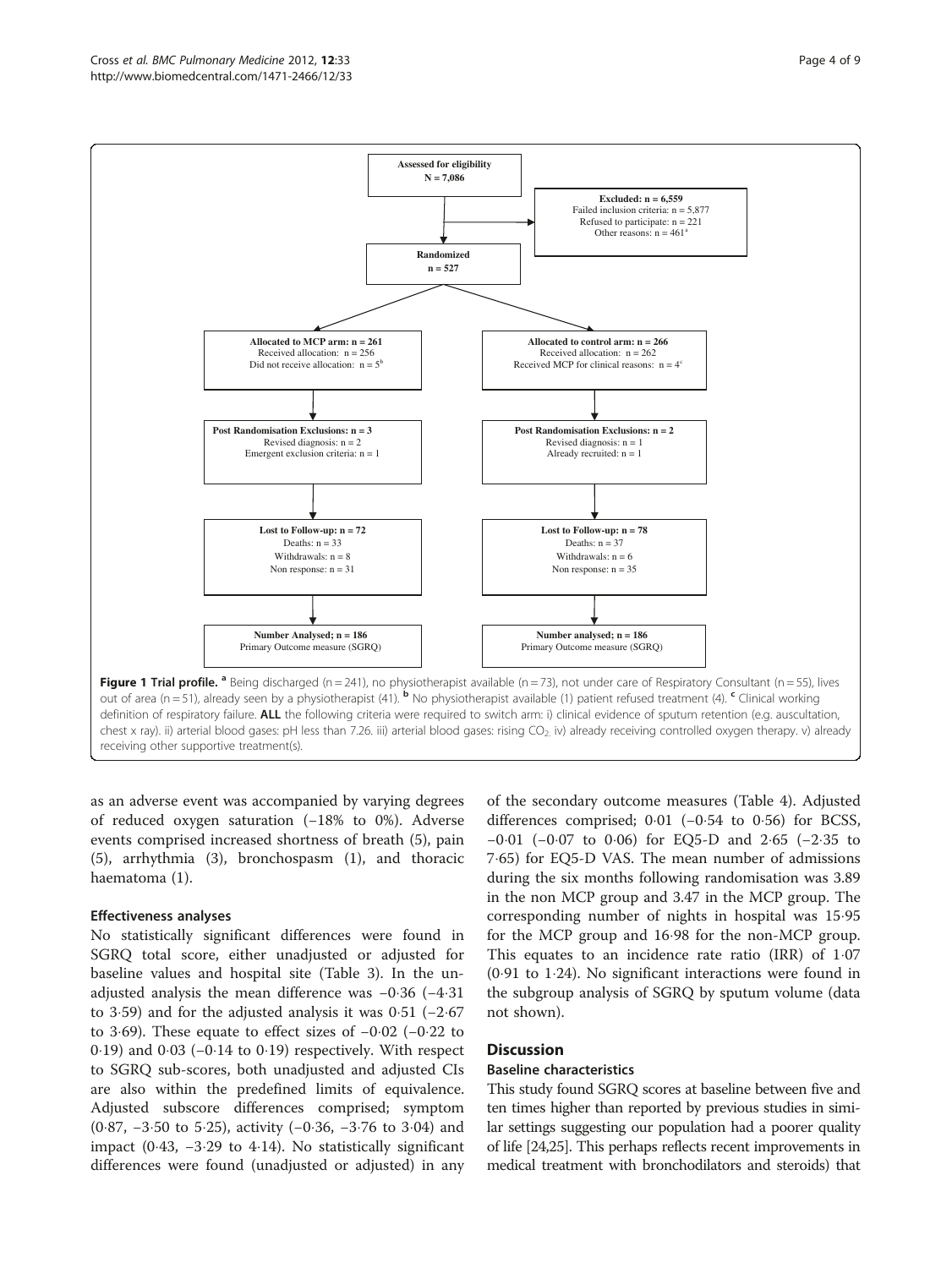<span id="page-4-0"></span>Table 1 Baseline characteristic of patients enrolled into the MATREX trial

|                            |             | MCP arm |       | No MCP arm |             |       |  |
|----------------------------|-------------|---------|-------|------------|-------------|-------|--|
|                            | $(n = 258)$ |         |       |            | $(n = 264)$ |       |  |
|                            | N           | Mean    | SD    | N          | Mean        | SD    |  |
| Age (years)                | 258         | 69.08   | 9.85  | 264        | 69.58       | 9.51  |  |
| <b>SGRQ symptom score</b>  | 249         | 79.23   | 14.42 | 255        | 79.61       | 14.18 |  |
| <b>SGRQ activity score</b> | 249         | 84.97   | 15.46 | 258        | 84.10       | 15.87 |  |
| <b>SGRQ</b> impact score   | 249         | 56.58   | 19.13 | 258        | 57.57       | 18.85 |  |
| SGRQ - Total score         | 249         | 68.94   | 14.66 | 255        | 69.13       | 14.76 |  |
| <b>BCSS</b> score          | 249         | 6.23    | 2.11  | 256        | 6.44        | 2.18  |  |
| Oxygen Saturation (%)      | 254         | 92.33   | 3.67  | 252        | 92.77       | 5.03  |  |
| Sputum (mls)               | 240         | 8.17    | 11.09 | 255        | 7.89        | 9.63  |  |
| EQ-VAS                     | 196         | 44.95   | 21.03 | 202        | 46.64       | 21.42 |  |
| EQ-5D Score                | 199         | 0.45    | 0.32  | 202        | 0.43        | 0.36  |  |
|                            |             | n/N     | %     |            | n/N         | %     |  |
| Female                     |             | 115/258 | 44.57 |            | 109/264     | 41.29 |  |
| <b>Current smoker</b>      |             | 43/221  | 19.46 |            | 49/224      | 21.88 |  |
| Ex smoker                  |             | 175/221 | 79.19 |            | 172/224     | 76.79 |  |
| Never smoked               |             | 3/221   | 1.36  |            | 3/224       | 1.34  |  |
| Sputum $>15$ mls           |             | 38/240  | 15.83 |            | 42/255      | 16.47 |  |
| JPH                        |             | 62/258  | 24.03 |            | 65/264      | 24.62 |  |
| <b>NNUH</b>                |             | 77/258  | 29.84 |            | 79/264      | 29.92 |  |
| QEH                        |             | 37/258  | 14.34 |            | 36/264      | 13.64 |  |
| <b>UHA</b>                 |             | 82/258  | 31.78 |            | 84/264      | 31.82 |  |
| <b>MRC</b> score           |             |         |       |            |             |       |  |
| 1                          |             | 0/250   | 0.00  |            | 1/255       | 0.39  |  |
| 2                          |             | 11/250  | 4.40  |            | 14/255      | 5.49  |  |
| 3                          |             | 27/250  | 10.80 |            | 27/255      | 10.59 |  |
| 4                          |             | 68/250  | 27.20 |            | 75/255      | 29.41 |  |
| 5                          |             | 144/250 | 57.60 |            | 138/255     | 54.12 |  |

keep people out of hospital for longer until their condition is more severe. Anecdotal evidence suggests there has been an increasing trend for admitted patients to be very sick with end stage disease and multiple co-morbidities. However, the study death rate of 13% is consistent with others reported in the literature [\[24,26\]](#page-7-0).

#### MCP treatment protocol

The MCP treatment protocol was designed both to reflect current practice and to comply with the best available research evidence at the time. Physiotherapists' high level of adherence indicates that they found this protocol acceptable and so our aim to standardise the study intervention was achieved. With respect to the short term physiological effect of MCP, we found a mean reduction in oxygen saturation of 07%.

However there was a wide variation in individual responses, ranging from −18% to 15%. Whilst MCP has been linked to clinically significant falls in oxygen saturation [[27\]](#page-8-0) interpretation of our results is difficult because treatment did not occur in isolation. The selection of particular positions and changes to position could also have altered lung ventilation/perfusion ratios. Nonetheless, our findings do suggest that oxygen desaturation is more common than previously reported, supporting the routine use of oxygen saturation monitoring during MCP, both to identify patients who need oxygen and assess the effect of the MCP itself. The relatively high baseline SGRQ scores found amongst our trial participants indicate a significant level of impairment and there is little robust information to guide clinicians on the risk of significant de-saturation in this patient group.

## Recruitment and retention

The study successfully recruited 526 individuals in from 4 sites in just over 29 months, with the primary outcome recorded for 372 individuals. This was less than our target of 466, hence in order to ensure that we minimised our chance of a type II error we carried out a sensitivity analysis by imputing the incomplete data using multiple chain equations in STATA using all available baseline data in order to base the analyses on all 522 individuals. The results of this were in keeping with the conclusions of the presented analysis. Hence, it is unlikely that the results are due to a type II error.

## The effectiveness of MCP treatment

This study found no gain in long term respiratory quality of life when MCP was included in the physiotherapy management of acute exacerbation of COPD. After adjusting for baseline, the mean difference in SGRQ score at six months was within our pre-specified limits of equivalence. This finding also excludes the minimum clinically important difference (MCID) of four points in SGRQ score [[28,29](#page-8-0)] although it should be noted that the trial was not powered to demonstrate equivalence for this measure. Differences in SGRQ sub-scores also indicate statistical equivalence. Whilst the upper limits of the 95% CI for symptom and impact sub-score did achieve the MCID these differences not statistically significant ( $p = 0.70$  and 0.82 respectively). The choice of a quality of life measure as the primary outcome to measure effectiveness is unusual as previous literature has focused on short term physiological measures such as FEV1, oxygen saturation and sputum volumes as measures of efficacy. However short term efficacy may be of little value to the patient unless there is longer term effectiveness. In order to assess this longer term effectiveness QOL is an appropriate patient reported outcome measure. Measure related to short term efficacy such as oxygen saturation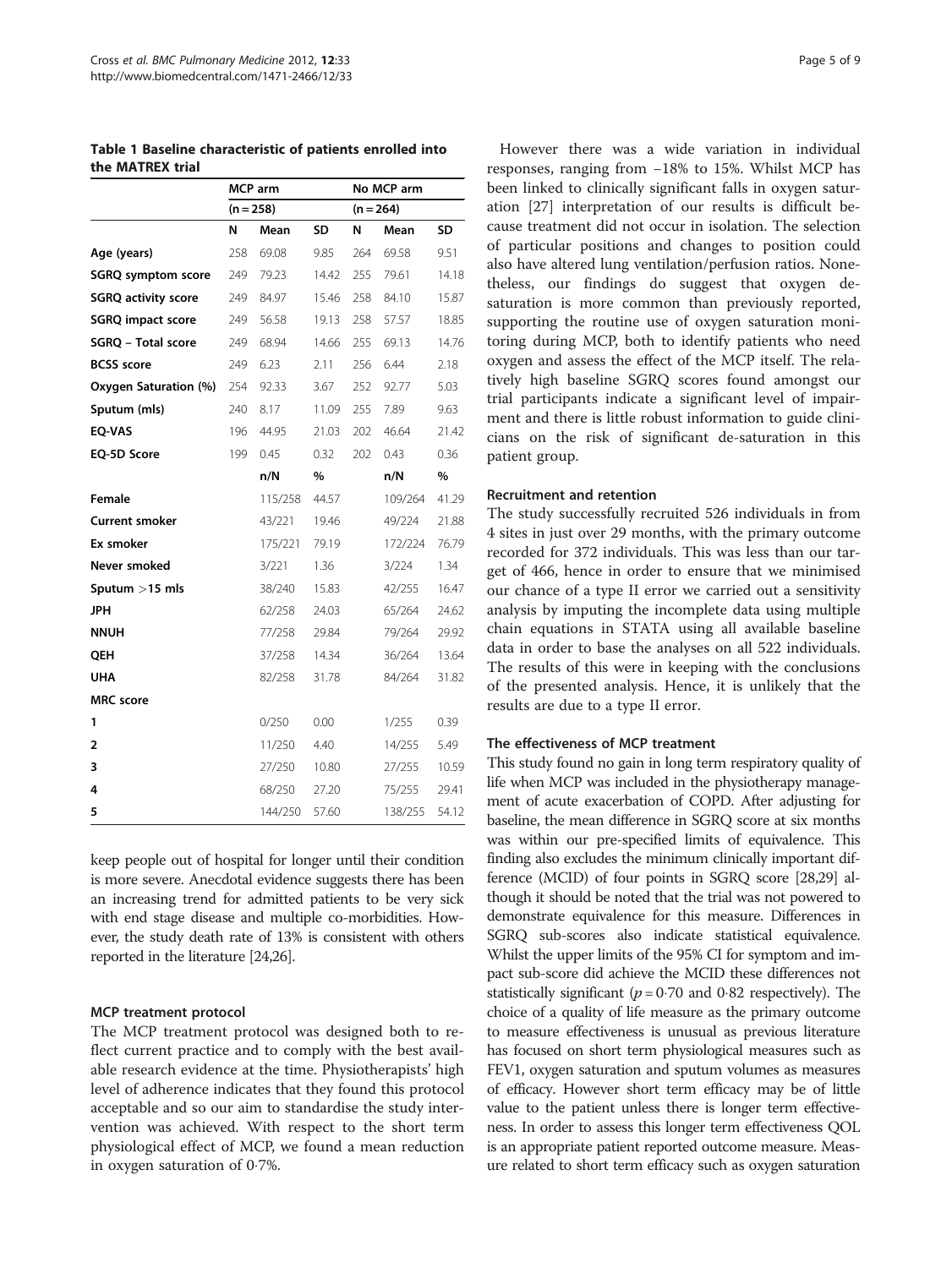#### <span id="page-5-0"></span>Table 2 Summary of MCP Treatment parameters (N = 658 sessions)

| MCP treatment parameter                           | Min          | Max   | Mean/median | Breakdown of parameter: N (% total sessions) |                                                   |                          |          |  |  |  |
|---------------------------------------------------|--------------|-------|-------------|----------------------------------------------|---------------------------------------------------|--------------------------|----------|--|--|--|
| Number of MCP                                     | $\mathbf{1}$ | 21    | 2.53/2      | N. sessions                                  | N. patients                                       | N. sessions <sup>a</sup> | % Total  |  |  |  |
| sessions/patient                                  |              |       |             | per patient                                  | $(total = 257)$                                   | $(total = 658)$          | sessions |  |  |  |
|                                                   |              |       |             | 1                                            | 97                                                | 97                       | 14       |  |  |  |
|                                                   |              |       |             | $\overline{2}$                               | 70                                                | 140                      | 21       |  |  |  |
|                                                   |              |       |             | 3                                            | 47                                                | 141                      | 22       |  |  |  |
|                                                   |              |       |             | $\overline{4}$                               | 20                                                | 80                       | 12       |  |  |  |
|                                                   |              |       |             | 5                                            | 6                                                 | 30                       | 5        |  |  |  |
|                                                   |              |       |             | 6                                            | 3                                                 | 18                       | 3        |  |  |  |
|                                                   |              |       |             | $\overline{7}$                               | 5                                                 | 35                       | 5        |  |  |  |
|                                                   |              |       |             | 8 or more                                    | $\mathsf{Q}$                                      | 117                      | 18       |  |  |  |
| Number of positions/session                       | $\mathbf{1}$ | 3     | 1.91/2      | 1 position: 248 sessions (38%)               |                                                   |                          |          |  |  |  |
|                                                   |              |       |             | 2 positions: 404 sessions (61%)              |                                                   |                          |          |  |  |  |
|                                                   |              |       |             |                                              | 3 positions: 6 sessions (1%)                      |                          |          |  |  |  |
| Time taken per session                            | $\mathbf{1}$ | 41    | 11.9/11     | Less than 5 minutes: 14 sessions (2%)        |                                                   |                          |          |  |  |  |
|                                                   |              |       |             | 5-10 minutes: 266 sessions (40%)             |                                                   |                          |          |  |  |  |
|                                                   |              |       |             | 11 - 19 minutes: 323 sessions (49%)          |                                                   |                          |          |  |  |  |
|                                                   |              |       |             | $20 - 25$ minutes: 44 sessions (7%)          |                                                   |                          |          |  |  |  |
|                                                   |              |       |             |                                              | 26 or more minutes: 11 sessions (2%)              |                          |          |  |  |  |
| $O2$ saturation (%) - immediately                 | 74           | 100   | 92.0/93     | Less than 85%: 30 (4%)                       |                                                   |                          |          |  |  |  |
| prior to MCP                                      |              |       |             | 85% to 89%: 111 (17%)                        |                                                   |                          |          |  |  |  |
|                                                   |              |       |             | 90% to 94%: 413 (63%)                        |                                                   |                          |          |  |  |  |
|                                                   |              |       |             |                                              | 95% to 100%: 98 (15%)                             |                          |          |  |  |  |
| $O2$ saturation (%) --lowest during MCP           | 69           | 99    | 91.3/92     |                                              | Less than 85%: 44 (7%)                            |                          |          |  |  |  |
|                                                   |              |       |             |                                              | 85% to 89%: 130 (20%)                             |                          |          |  |  |  |
|                                                   |              |       |             |                                              | 90% to 94%: 385 (58%)                             |                          |          |  |  |  |
|                                                   |              |       |             |                                              | 95% to 100%: 93 (14%)                             |                          |          |  |  |  |
| O <sub>2</sub> saturation (%) - change during MCP | $-18$        | $+13$ | $-0.7/0$    |                                              | Drop in $O_2$ saturation: 268 (41%)               |                          |          |  |  |  |
|                                                   |              |       |             |                                              | No change in O <sub>2</sub> saturation: 258 (39%) |                          |          |  |  |  |
|                                                   |              |       |             |                                              | Increase in $O2$ saturation: 126 (19%)            |                          |          |  |  |  |
| Deviations from MCP Treatment Protocol            | $N = 258$    |       |             |                                              | One position only: 248 (38%)                      |                          |          |  |  |  |
|                                                   |              |       |             | $O2$ saturation not recorded: 6 (<1%)        |                                                   |                          |          |  |  |  |
|                                                   |              |       |             |                                              | Patient declined treatment: 4 (<1%)               |                          |          |  |  |  |
| Alternative positions selected                    | $N = 44$     |       |             |                                              | Upright: 31 (5%)                                  |                          |          |  |  |  |
|                                                   |              |       |             |                                              | Leaning forward: 10 (2%)                          |                          |          |  |  |  |
|                                                   |              |       |             |                                              | Flat on back: $3$ (<1%)                           |                          |          |  |  |  |

<sup>a</sup> Numbers quoted comprise the total number of sessions received by trial participants between 1<sup>st</sup> December 2005 and 30<sup>th</sup> October 2008. This includes MCP given at subsequent admissions during the 6 month follow up.

and sputum volumes were collected but none of the secondary outcome measures yielded statistically significant results. Although the incident rate ratio for the number of nights in hospital indicates that, on average, the non-MCP group spent 7% longer in hospital, this too was not significant  $(p = 0.42)$ .

## MCP versus ACBT

There is evidence that MCP is used less than before whilst the active cycle remains the treatment of choice. A survey of physiotherapists working in UK acute admitting hospitals [[26](#page-7-0)] asked which physiotherapy treatments they employed to treat COPD exacerbations and with what frequency ( $n = 146$ ). More than three quarters (77%) responded that they did treat this patient group and that ACBT was employed in the vast majority of cases (88%). A significantly smaller proportion reported using manual techniques "always or often" in conjunction with ACBT (26% vibrations, 8% percussion, 11% shaking) whereas 66% reported using MCP techniques "sometimes or rarely". In contrast A survey of Canadian therapist found that less than half used manual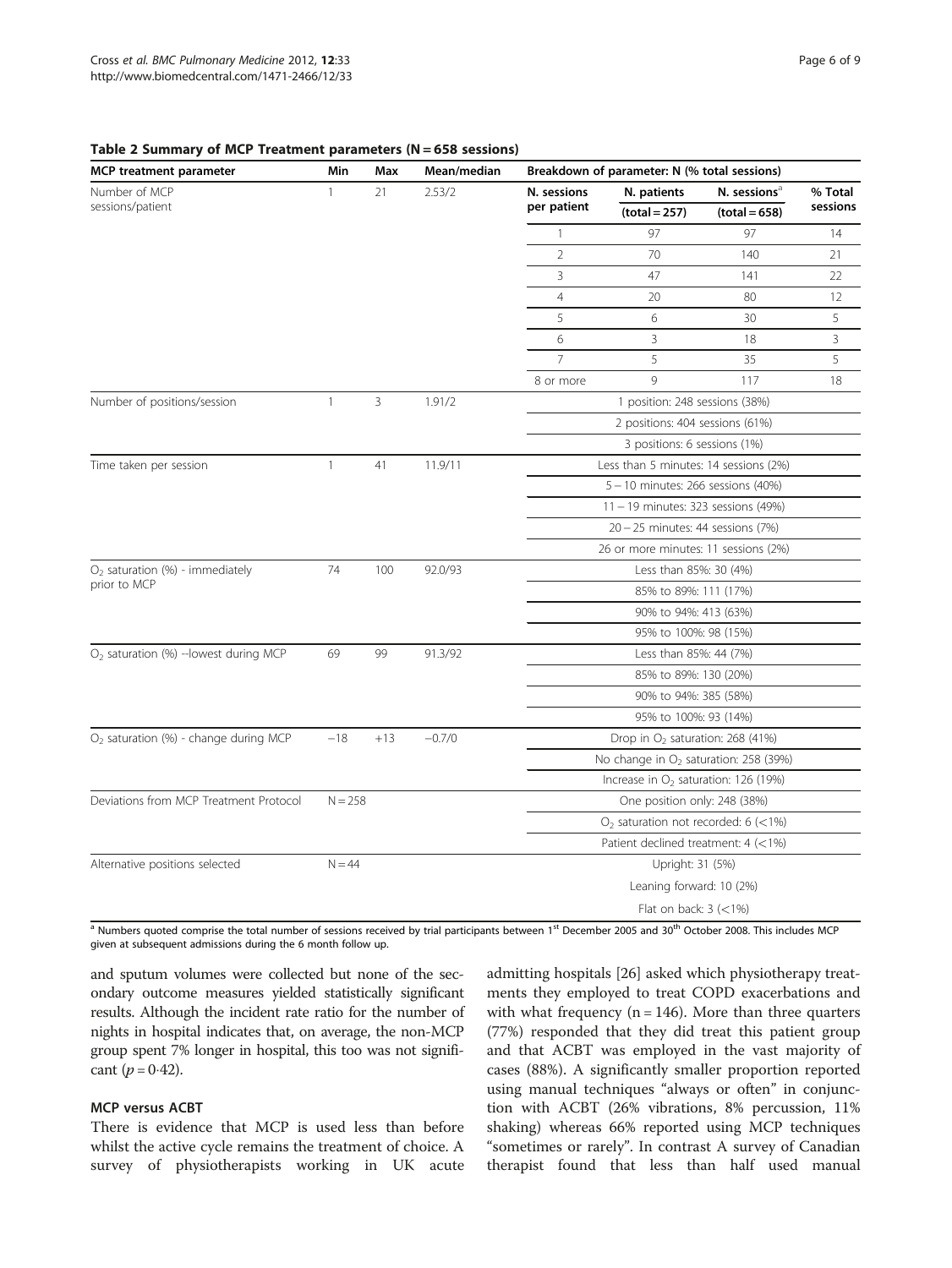<span id="page-6-0"></span>Table 3 Primary Outcome measure results

|                                | <b>MCP</b> arm |       |           |     | No MCP arm |           | Unadjusted analysis no MCP<br>versus MCP |               |            | Adjusted analysis <sup>a</sup> no MCP<br>versus MCP |               |            |
|--------------------------------|----------------|-------|-----------|-----|------------|-----------|------------------------------------------|---------------|------------|-----------------------------------------------------|---------------|------------|
|                                | N              | Mean  | <b>SD</b> | N   | Mean       | <b>SD</b> | Mean<br>difference                       | 95% CI        | $p$ -value | Mean<br>difference                                  | 95% CI        | $p$ -value |
| <b>SGRQ -Total</b><br>score    | 186            | 63.88 | 19.05     | 186 | 63.52      | 19.68     | $-0.36$                                  | $-4.31,3.59$  | 0.8573     | 0.51                                                | $-2.67,3.69$  | 0.753      |
| <b>Effect size</b>             |                |       |           |     |            |           | $-0.02$                                  | $-0.22, 0.19$ |            | 0.03                                                | $-0.14, 0.19$ |            |
| SGRQ -Symptom<br>score         | 186            | 68.38 | 23.13     | 186 | 68.40      | 23.01     | 0.02                                     | $-4.68, 4.73$ | 0.9925     | 0.87                                                | $-3.50,5.25$  | 0.695      |
| <b>Effect size</b>             |                |       |           |     |            |           | 0.00                                     | $-0.20, 0.21$ |            | 0.04                                                | $-0.15, 0.23$ |            |
| <b>SGRQ -Activity</b><br>score | 188            | 82.49 | 18.81     | 187 | 80.91      | 19.74     | $-1.58$                                  | $-5.50,2.34$  | 0.4279     | $-0.36$                                             | $-3.76,3.04$  | 0.836      |
| <b>Effect size</b>             |                |       |           |     |            |           | $-0.08$                                  | $-0.29, 0.12$ |            | $-0.02$                                             | $-0.20, 0.16$ |            |
| SGRQ - Impact<br>score         | 188            | 51.53 | 22.58     | 187 | 51.60      | 22.50     | 0.07                                     | $-4.51, 4.65$ | 0.9752     | 0.43                                                | $-3.29,4.14$  | 0.822      |
| <b>Effect size</b>             |                |       |           |     |            |           | 0.00                                     | $-0.20, 0.2$  |            | 0.02                                                | $-0.15, 0.18$ |            |

a difference adjusted to take into account baseline value and hospital site.

techniques (42%) relying more extensively on early mobilisation and exercise training [[30\]](#page-8-0). The present study employed ACBT in both trial arms comparing ACBT plus or minus MCP. Thus there remains a need to evaluate the effectiveness of ACBT compared to no ACBT. The high level of adherence to the MCP treatment protocol used in this trial suggests it would be acceptable amongst the profession in usual practice. There is also a need to evaluate the mode of delivery for ACBT. Our results suggest that a short teaching session on ACBT and several sessions of ACBT performed with the support from a physiotherapist have the same effect on QOL after six months. Given recent trends of increasingly severe hospital admissions for COPD, future research regarding physiotherapy interventions with this patient population should focus on examining the effectiveness of ACBT provided in primary care settings.

## Conclusions

#### Implications for healthcare

The National Strategy for COPD in England was developed by the Department of Health and went to

|  | <b>Table 4 Secondary Outcome Measures results</b> |  |  |  |
|--|---------------------------------------------------|--|--|--|
|--|---------------------------------------------------|--|--|--|

consultation early in 2010. This was the first national strategy for a respiratory disease in England. One of its defined remits is to ensure that when someone is admitted to hospital, the time is used effectively to avoid recurrent hospitalisation [\[31](#page-8-0)]. The results of the MATREX trial do not lend support to the routine use of MCP in the management of acute exacerbation of COPD this is in line with two recent systematic reviews published since the completion of this study. The pragmatic stance adopted throughout our investigation and the inclusion of both urban and rural sites with a broad range of socioeconomic characteristics means our findings are likely to have a high degree of generalisibility. It is possible that MCP may have therapeutic value to subgroups of COPD patients in specific circumstances but this has not yet been shown.

#### Competing interests

The authors declare that they have no conflicts of interest. All authors have completed the Unified Competing Interest form at http://www.icmje.org/ coi\_disclosure.pdf (available on request from the corresponding author) and declare: no support from any organisation for the submitted work [or describe if any]; no financial relationships with any organisations that might have an interest in the submitted work in the previous three years [or

|                    | MCP arm |       |           |     | No MCP arm |           |                    | Unadjusted analysis no<br>MCP - MCP |                 | Adjusted analysis <sup>a</sup><br>no MCP - MCP |              |         |
|--------------------|---------|-------|-----------|-----|------------|-----------|--------------------|-------------------------------------|-----------------|------------------------------------------------|--------------|---------|
|                    | N       | Mean  | <b>SD</b> | N   | Mean       | <b>SD</b> | Mean<br>difference | 95% CI                              | <i>p</i> -value | Mean<br>difference                             | 95% CI       | p-value |
| <b>BCSS</b>        | 175     | 5.60  | 2.96      | 79  | 5.66       | 2.84      | 0.06               | $-0.55.0.66$                        | 0.8577          | 0.01                                           | $-0.54.0.56$ | 0.978   |
| Days in hospital b | 258     | 15.95 | 16.49     | 264 | 16.98      | 18.04     |                    |                                     |                 | $1.07$ $\degree$                               | 0.91.1.24    | 0.4209  |
| EQ-VAS             | 167     | 51.29 | 20.97     | 73  | 52.25      | 19.65     | 0.96               | $-3.37.5.29$                        | 0.6630          | 2.65                                           | $-2.35.7.65$ | 0.297   |
| EQ-5D Score        | 209     | 0.48  | 0.33      | 207 | 0.45       | 0.35      | $-0.03$            | $-0.10.0.04$                        | 0.3720          | $-0.01$                                        | $-0.07,0.06$ | 0.886   |

<sup>a</sup> difference adjusted to take into account baseline value and hospital site.

<sup>b</sup> analysed with a negative binomial regression model.

<sup>c</sup> Incidence Rate Ratio (IRR).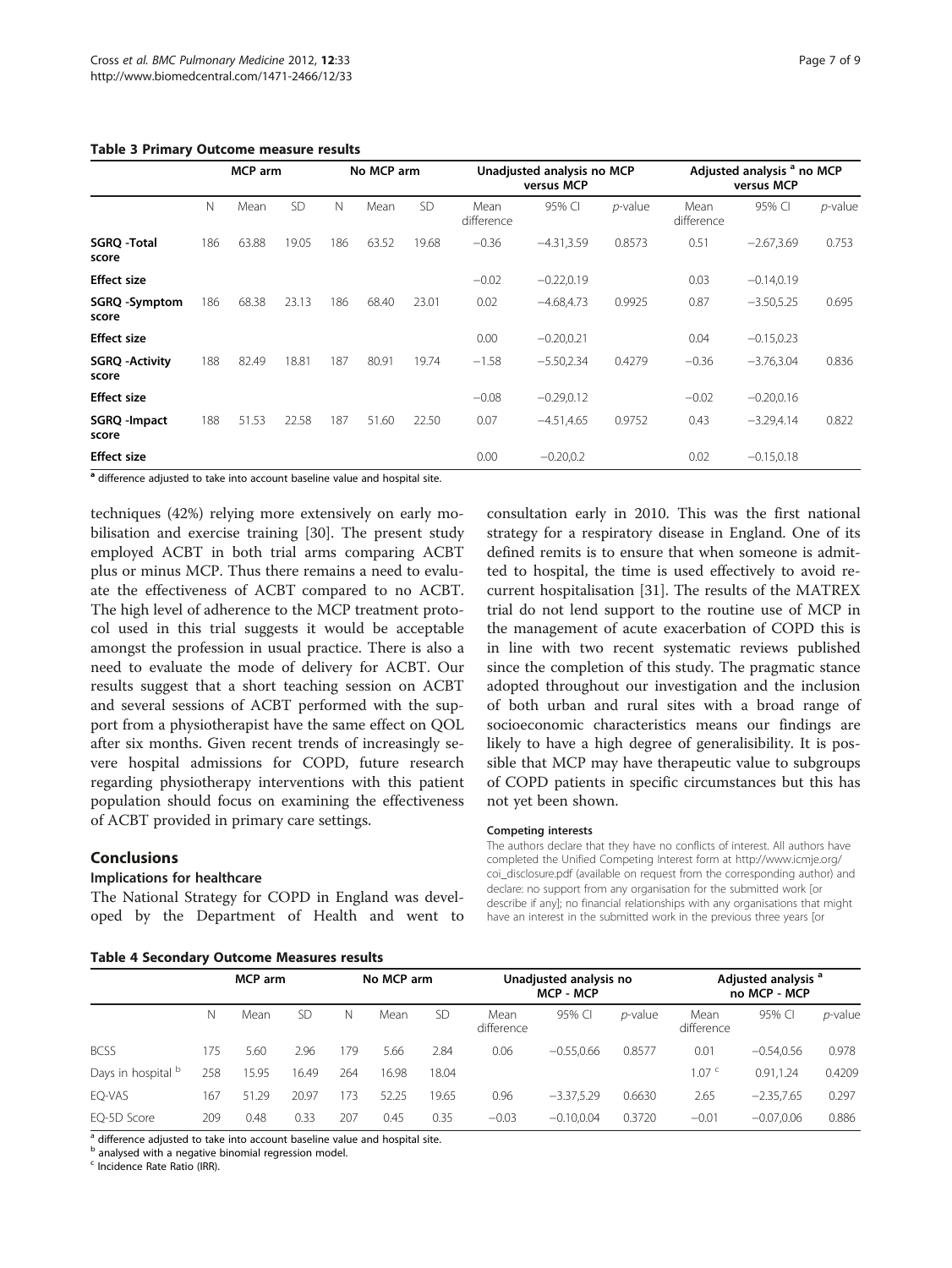<span id="page-7-0"></span>describe if any], no other relationships or activities that could appear to have influenced the submitted work.

#### Authors' contributions

JC (University of East Anglia, Norwich, UK) participated in the steering committee of the MATREX trial, was responsible for writing this report, was involved in the design of the trial, and analysed data. FE (University of East Anglia, Norwich, UK) participated in the steering committee of the MATREX trial, contributed to the writing of this report, was involved in the design of the trial, and collected, verified, and analysed data. GB (University of East Anglia, Norwich, UK) participated in the steering committee of the MATREX trial, commented on a draft of this report, was involved in the design of the trial, and verified and analysed data. AC (University of East Anglia, Norwich, UK) participated in the steering committee of the MATREX trial, commented on a draft of this report, was involved in the design of the trial, and verified and analysed data. LS (University of East Anglia, Norwich, UK) participated in the steering committee of the MATREX trial, commented on a draft of this report, was involved in the design of the trial, and verified and analysed data. AB (University of East Anglia, Norwich, UK) participated in the steering committee of the MATREX trial, commented on a draft of this report, collected and verified data. MB (University of East Anglia, Norwich, UK) participated in the steering committee of the MATREX trial, commented on a draft of this report and was involved in the design of the trial. IH (University of East Anglia, Norwich, UK) participated in the steering committee of the MATREX trial, commented on a draft of this report and was involved in the design of the trial. All authors have contributed to, seen and approved the final version of the report.

#### Participating centres

We have listed each hospital with the names of the local principal investigator and lead physiotherapist who supervised the enrolling of patients and adherence to the MCP treatment protocol. The figure in brackets represents the number of patients recruited into the trial. Norfolk & Norwich Hospital, Norfolk (158) S Watkin, R Ellis; James Paget Hospital, Norfolk (130) D Ellis, R Matthews; Queen Elizabeth Hospital, Norfolk (73) A Pawlowicz, J Kerrigan; University Hospital Aintree, Liverpool (166) R Angus, V Ford.

#### Role of the funding source

The sponsor had no role in the analysis or in the decision to submit this paper for publication. They were involved in the original brief for the study, peer review of the protocol and final report and monitoring of the study throughout. Enrolment and data collection was undertaken by staff funded by the study grant. The corresponding author had full access to all the data in the study and had final responsibility for the decision to submit for publication.

#### The MATREX trial collaboration

Chief Investigator: J Cross. MATREX Trial Co-ordinating Centre: F Elender, A Blyth, H Talbot, C Minter, K Clipsham. Trial Management Group: J Cross (Chair), I Harvey, M Bachmann, L Shepstone, A Clark, G Barton, A Blyth. Trial Steering Committee: J Cross, I Harvey, M Bachmann, L Shepstone, A Clark, G Barton, A Blyth, D Price (Chair), S Watkin, R Ellis, D Ellis, R Matthews, A Pawlowicz, J Kerrigan, R Angus, V Ford, J Close, S Olive, P Browne, K Jones. Independent Data Monitoring Committee: J Pryor (London), R Lilford (Birmingham, Chair), M Roughton (London).

#### Acknowledgements

The trial was funded by a research grant from the NIHR HTA (reference 03/ 13/06). We thank all the patients and who participated in MATREX and the physiotherapists who conducted trial procedures at collaborating sites.

#### Received: 20 September 2011 Accepted: 15 April 2012 Published: 2 July 2012

#### References

- 1. Tydeman DE, Cross JL: Respiratory physiotherapy manual techniques: Review of the literature. Physiotherapy 2001, 87:603.
- 2. Holland A, Button B: Is there a role for airway clearance techniques in chronic obstructive pulmonary disease? Chron Respir Dis 2006, 3:83–91.
- 3. McCool FD, Rosen MJ: Nonpharmacologic Airway Clearance Therapies ACCP Evidence-Based Clinical Practice Guidelines. Chest 2006, 129 (1 suppl):250S–259S.
- Garrod R, Lasserson T: Role of physiotherapy in the management of chronic lung diseases: An overview of systematic reviews. Respir Med 2007, 101(12):2429–2436.
- 5. National Clinical Guideline Centre. Chronic Obstructive Pulmonary Disease: Management of adults with chronic obstructive pulmonary disease in primary and secondary care. Full Guideline London, e 2010. [[http://www.nice.org.uk/](http://www.nice.org.uk/CG101) [CG101](http://www.nice.org.uk/CG101)]
- Cross J, Elender F, Barton G, et al: A randomised controlled equivalence trial to determine the effectiveness and cost-utility of manual chest physiotherapy techniques in the management of exacerbations of chronic obstructive pulmonary disease (MATREX). Health Technol Assess 2010, 14(23).
- 7. American Association for Respiratory Care (AARC) Clinical Practice Guideline: Postural Drainage Therapy. Respir Care 1993, 38:495-499.
- Pryor JA, Webber BA, Hodson ME, et al: Evaluation of the forced expiration technique as an adjunct to postural drainage in the treatment of cystic fibrosis. BMJ 1979, 2:417–418.
- 9. May DB, Munt PW: Physiologic effects of chest percussion and postural drainage in patients with stable chronic bronchitis. Chest 1979, 75:29–32.
- 10. Sutton PP, Parker RA, Webber BA, et al: Assessment of the forced expiration technique, postural drainage and directed coughing in chest physiotherapy. Eur Respir J 1983, 64:62-68.
- 11. Rivington-Law BA, Epstein SW, Thompson GL, et al: Effect of chest wall vibration on pulmonary function in chronic bronchitis. Chest 1984, 85:378–381.
- 12. Doll H, Miravitlles M: Health-related QOL in acute exacerbations of chronic bronchitis and chronic obstructive pulmonary disease: a review of the literature. PharmacoEconomics 2005, 23(4):345–363.
- 13. Gudmundsson G, Gislason T, Lindberg E, et al: Mortality in COPD patients discharged from hospital: the role of treatment and co-morbidity. Respir Res 2006, 7:109.
- 14. Jones P, Calverley P, Larsson T, et al: St George's Respiratory Questionnaire (SGRQ) scores may help identify COPD patients at increased risk of death over 1 year. Birmingham, UK: Fifth International Multidisciplinary Conference on Chronic Obstructive Pulmonary Disease (COPD5); 2006.
- 15. Yohannes AM, Baldwin RC, Connolly MJ: Predictors of 1-year mortality in patients discharged from hospital following acute exacerbation of chronic obstructive pulmonary disease. Age Ageing 2005, 34:491–496.
- 16. Bausewein C, Farquhara M, Booth S, et al: Measurement of breathlessness in advanced disease: A systematic review. Respir Med 2007, 101:3339–3410.
- 17. Leidy NK, Schmier JK, Jones MKJ, et al: Evaluating symptoms in chronic obstructive pulmonary disease: validation of the Breathlessness, Cough and Sputum Scale. Respir Med 2003, 97:59–70.
- 18. The EuroQol Group: EuroQol-a new facility for the measurement of health-related quality of life. Health Policy 1990, 16:199–208.
- 19. Rutten-van Mölken PMH, Oostenbrink JB, Tashkin DP, et al: Does Quality of Life of COPD Patients as Measured by the Generic EuroQol Five-Dimension Questionnaire Differentiate Between COPD Severity Stages? Chest 2006, 130:1117–1128.
- 20. Bestall JC, Paul EA, Garrod R, et al: Usefulness of the Medical Research Council (MRC) dyspnoea scale as a measure of disability in patients with chronic obstructive pulmonary disease. Thorax 1999, 54:581–586.
- 21. Wedzicha JC, Paul EA, Garrod R, et al: Randomized controlled trial of pulmonary rehabilitation in severe chronic obstructive pulmonary disease patients, stratified with the MRC dyspnoea scale. Eur Respir J 1999, 54:581–586.
- 22. Bronchitis MRCCotAoC: Standardised questionnaires on respiratory symptoms. B M J 1960, 2:1665
- 23. Cohen J: Statistical Power Analysis for Behavioral Sciences. Hillside, NJ: Lawrence Erbaum Associates; 1988.
- 24. Miravitlles M, Ferrer M, Pont A, et al: Effect of exacerbations on quality of life in patients with chronic obstructive pulmonary disease: a 2 year follow up study. Thorax 2004, 59:387.
- 25. Fruchter O: Predictors of long-term survival in elderly patients hospitalized for acute exacerbations of chronic obstructive pulmonary disease. Respirology 2008, 13:851–855.
- 26. Yohannes AM, Connolly MJ: A national survey: percussions, vibration, shaking and active cycle breathing techniques in patients with acute